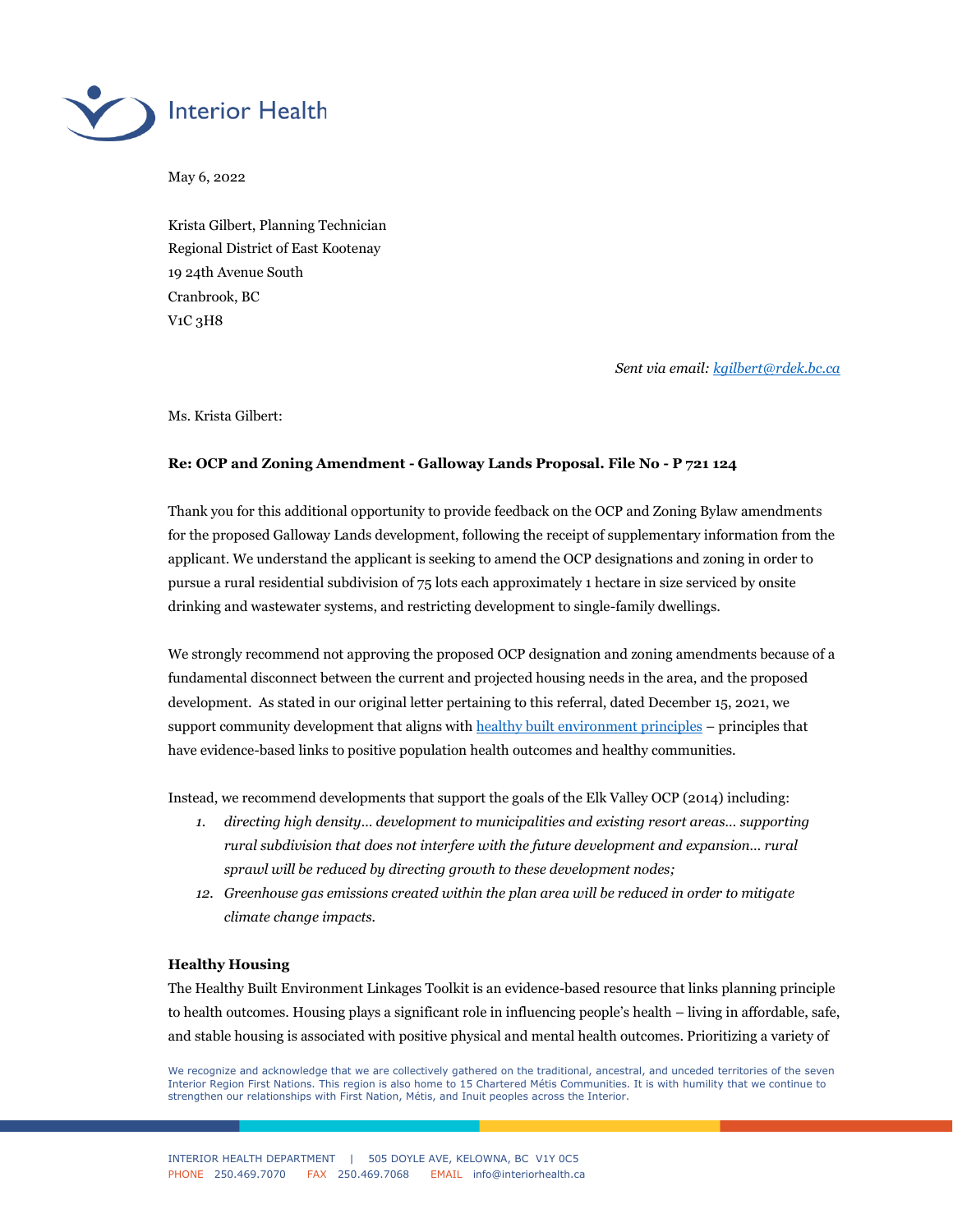diverse housing forms can help to meet the socioeconomic and demographic needs of all community members.

Compact, complete and connected neighbourhoods with more diverse housing options are principles for creating healthier, more equitable and more sustainable communities. When we reviewed this proposal last fall, we identified that it does not contribute well to either the Elk Valley or the greater Fernie area achieving Healthy Built Environment principles because it proposes a relatively high number of low-density, singlefamily homes in 'green-field' development away from daily amenities.

The biggest part of what makes housing 'healthy' is its cost relative to the income of the resident. When a dweller is required to pay more than 30% of their gross monthly income on housing, it is unaffordable because there is not enough money left over to pay for other determinants of health such as nutritious food, education, or health-related activities like dental care or physiotherapy. People who cannot afford suitable, stable housing have higher rates of chronic disease and hospitalization. Housing and health go hand-inhand.

Th[e 2021 RDEK Housing Needs Assessment](https://engage.rdek.bc.ca/housing) outlines key concerns related to housing in this area, including **the lack of affordability in both rental and ownership markets, as well as the lack of diversity in housing types available**. These issues are related, because often young adults, families, and lone parents have lower incomes and are searching for homes in townhouses, courtyard apartments, and other housing forms in the 'missing middle'. They also need housing close to daycares, schools, and jobs, and may not always have access to a vehicle. Many of these people are the folks working in local businesses and the tourism industry, and may not have the resources necessary to live in homes on large, green properties that are a drive away from everything else they need to live a healthy life.

Th[e 2020 City of Fernie Housing Needs Report](https://fernie.civicweb.net/document/122420/) states that, **"Housing affordability was the biggest concern for nearly all respondents."** In February of this year, Statistics Canada released population data that demonstrated the City of Fernie grew by 924 residents in the last five years. This makes Fernie the fastest growing community in the Elk Valley and well above the BC and Canadian average. Yet we cannot simply build our way out of a housing crisis. The housing market does serve some segments of the population; however, the data in these reports proves how many are not able to access the market in any way.

Th[e Elk Valley Business Retention and Expansion Report](https://theelkvalley.ca/wp-content/uploads/2022/04/Elk-Valley-BRE-Report-2021.pdf) just released this spring reveals that housing is a major issue for businesses all over the Elk Valley. The report states that housing is a "major impediment to business expansion and retention in the Elk Valley, as well as future investment attraction and overall economic growth." Local restaurants and businesses in Fernie are already decreasing their hours and in

We recognize and acknowledge that we are collectively gathered on the traditional, ancestral, and unceded territories of the seven Interior Region First Nations. This region is also home to 15 Chartered Métis Communities. It is with humility that we continue to strengthen our relationships with First Nation, Métis, and Inuit peoples across the Interior.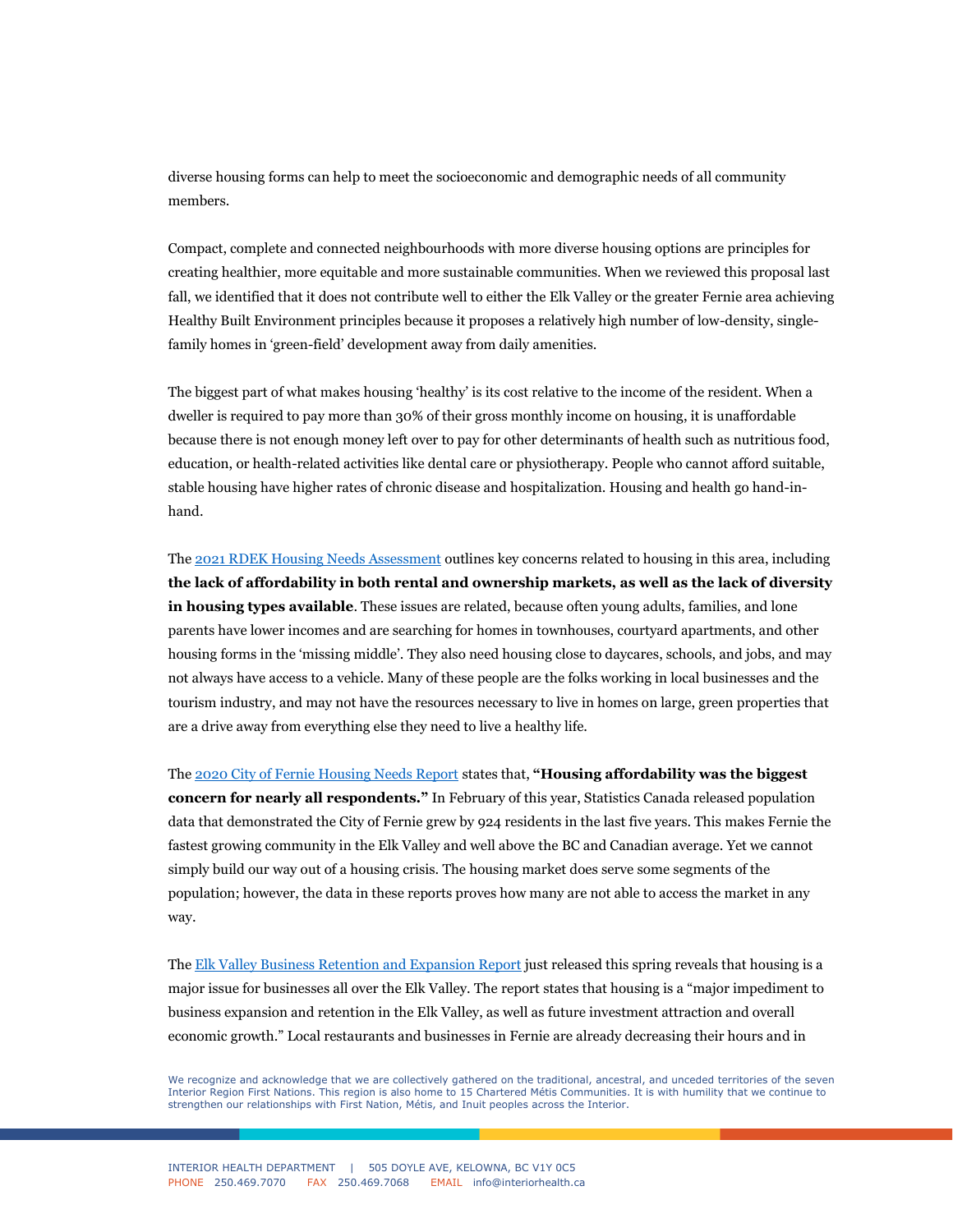some cases closing completely because they cannot find staff due to the shortage of affordable housing. A dampened economy indirectly affects all community members because there are fewer resources for achieving the things needed to live healthy lives.

The Elk Valley Business Retention and Expansion Report recommends that all local housing stakeholders come together for discussions aimed at increasing affordable housing for the Elk Valley workforce. The lack of low-cost housing is deemed, "a huge barrier to economic growth."

## **Economic and Environmental Sustainability**

Economies of scale is another very important economic consideration for local governments and communities to consider when making planning decisions that will have impacts into the distant future. When communities are more complete and compact the capital and maintenance costs of utilities (water, sewer, roads, etc.) and other amenities (parks, community centres, etc.) is less because distances are smaller (e.g. km's of asphalt or pipe) and more people are contributing to the overall costs. It also better stimulates local economic activity because businesses have the utilities and customers they need to be feasible. The Galloway Lands proposed development, with single-family, sprawling layout with onsite servicing situated between and in close proximity to the City of Fernie and Fernie Alpine Resort, will forever remove the opportunity for achieving economies of scale on this key land in the community.

A cornerstone of healthy built rural development is keeping drinking source water and wastewater (far) apart. This is part of a multiple barriers approach to safe drinking water. Drinking water is more reliably safe when there are more safeguards in place from source water to tap. Ensuring source water is free from contaminants is a very important safeguard. The information provided in the supplementary package regarding Individual On-site Lot/Home Wastewater Treatment is correct. At the time of subdivision, each proposed lot will be reviewed to ensure minimum standards can be met. In addition, at the time of house construction the sewerage system must comply with the Sewerage System Regulation. However, there are no requirements for private homeowners to install treatment or monitor their drinking water quality.

This OCP and Zoning amendment application is the only time that drinking water and wastewater can be considered at the neighbourhood level. Generally, when planning in rural settings it is best for relatively smaller parcels to be grouped together in settlement areas to achieve economies of scale for community systems, and for parcels outside of settlement areas to remain large in order to spread out wells and septic systems. One hectare is often used as a guide for *minimum* parcel size for lots serviced by onsite services. However, one-hectare lots interspersed with parcels of varying sizes is a different scenario than 75 onehectare lots clustered together. As this is a brand new 'green-field' development it is important to consider the cumulative impact of an entire neighbourhood of septic systems, and whether meeting the minimum guideline for this many lots is sufficient. These long-term environmental health and sustainability

We recognize and acknowledge that we are collectively gathered on the traditional, ancestral, and unceded territories of the seven Interior Region First Nations. This region is also home to 15 Chartered Métis Communities. It is with humility that we continue to strengthen our relationships with First Nation, Métis, and Inuit peoples across the Interior.